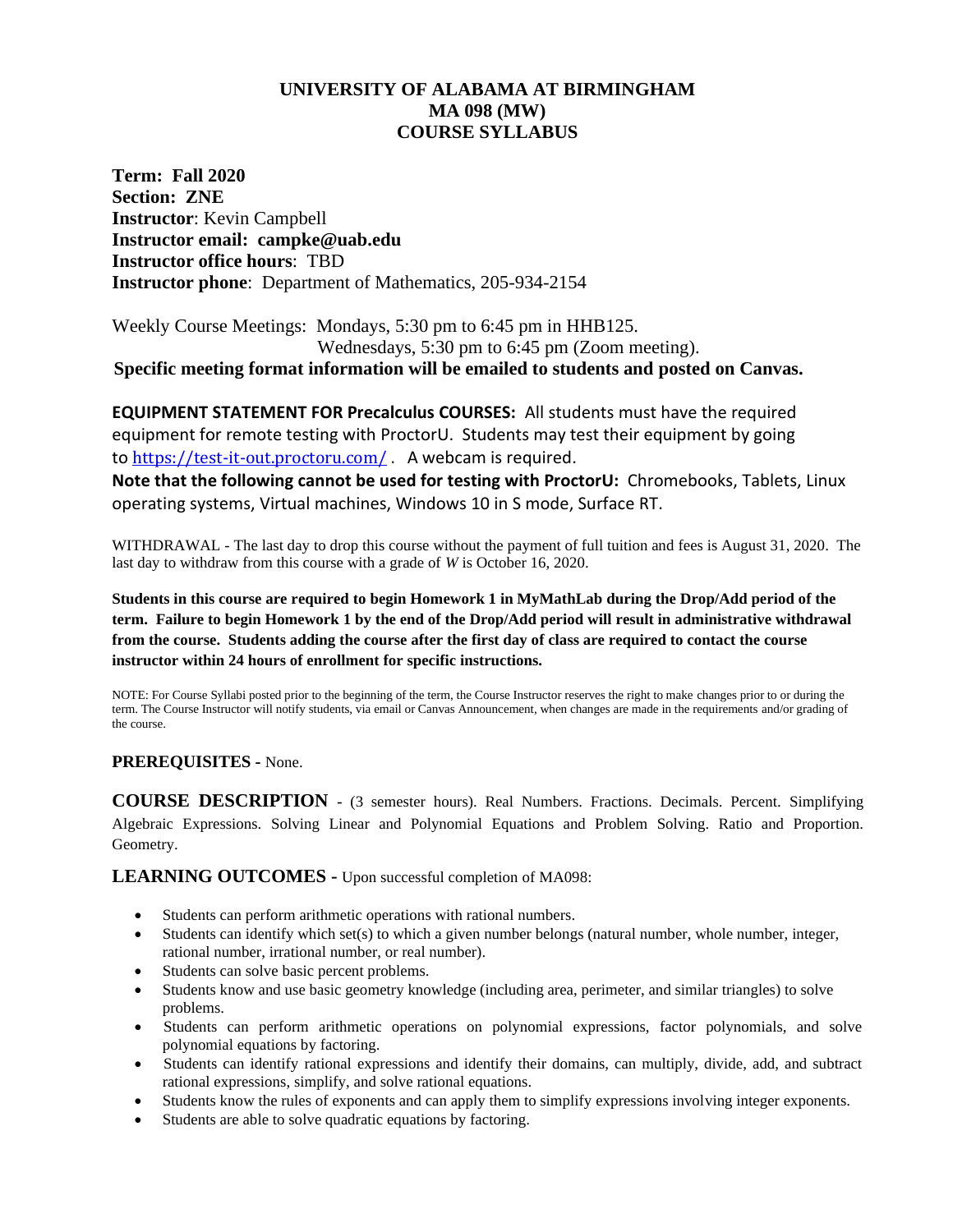- Students can create, interpret, and use linear, quadratic, and rational models to solve problems in a variety of application areas.
- Students can graph a linear equation on the Cartesian Coordinate Plane by identifying at least two coordinate points on the line.

**This course is about developing quantitative reasoning ability as well as acquiring specific mathematical skills** (algebra, arithmetic, etc.). The above learning outcomes are realized in the course with a variety of learning opportunities (group work, lecture, and computer-aided instruction)

**MATERIALS –You must purchase a MyMathLab course ACCESS**. The MML access code may be purchased directly from Pearson within your course account or from a bookstore**. Students who are retaking the course should contact the instructor about whether or not a new access code is required.** 

#### **Accessing MyMathLab the first time to set up your account:**

\*\*\***TO SET UP YOUR MYMATHLAB ACCESS for this course, you must go to your Canvas course and click on "MyLabs & Mastering" on the left side of your Canvas home page. This must be done in Canvas.** 

All Homework, Quizzes, and Tests for this course are available only in MyMathLab. You can also access all MyMathLab assignments through Canvas. There are several ways to purchase your MyMathLab access: Access Code (enter your printed code), Buy Now (credit card required), OR Pay Later (allows temporary access, no extensions when it expires)\*.

\***Once Pay Later (Temporary Access) has expired, you will be prompted to choose Access Code or Buy Now. You will no longer have access to your course materials and assignments in MyMathLab until you enter your code or purchase it.** Please note that there will be **NO EXTENSIONS for missed homework, quiz, or test deadlines due to failure to purchase access to your online materials.**

## **STUDENT EXPECTATIONS STATEMENT**

The Course Syllabus and Schedule serve as a Contract by which the student must comply. An excuse of "not knowing" information covered in these documents is not an acceptable excuse for making mistakes in this class.

- Students are required to complete weekly assignments and learning activities by the deadline. All deadlines are based on CENTRAL TIME. **There are NO EXTENSIONS of DEADLINES**. See the class schedule for details.
- Students are expected to maintain an active BlazerNet account. All official correspondence will be sent ONLY to the @UAB.edu email address.
- Students are expected to read the Schedule and Syllabus for this class in Canvas.
- Students are expected to check their UAB email daily and respond within 48 hours to instructor emails.
- **Students are expected to have a back-up plan** in the event their computer has operational problems, there is loss of electricity, or there is loss of Internet access. These are not an excuse for late or incomplete submission of assignments, nor are they acceptable reasons for an assignment deadline extension.
- The **Math Learning Lab** (**MLL**) is located in HHB202. For more information on tutoring (including remote Zoom tutoring), go to [http://www.uab.edu/cas/mathematics/mll.](http://www.uab.edu/cas/mathematics/mll)
- **Students are expected to review their grades and participation** by clicking on Check Your Grade in MyMathLab [\(https://secure.cas.uab.edu/mll/db\)](https://secure.cas.uab.edu/mll/db) **on a regular basis.**
- Students in this class will be expected to:
	- o Speak and write Standard English.
	- o Work cooperatively with others.
	- o Possess independent reading and study skills at the university level.
	- o Possess basic computer skills.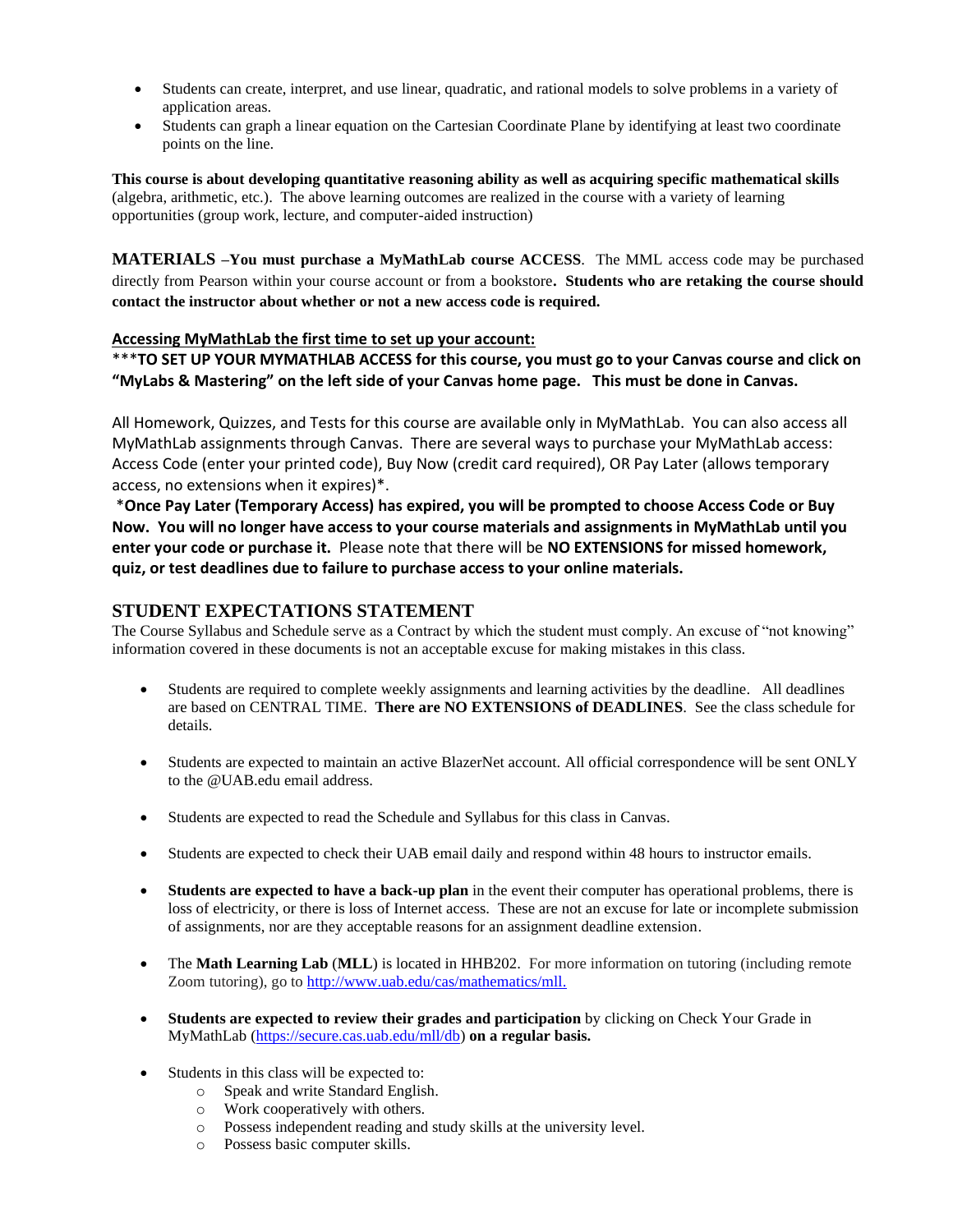o Possess the appropriate computer software and hardware necessary for successful participation in the class if they choose to work outside the MLL.

## **TECHNOLOGY REQUIREMENTS -** Students must have:

- A UAB email account that can be accessed on a daily basis.
- Email software capable of sending and receiving attached files.
- Students must have:
	- o Reliable access to the Internet with a 56k modem or better.
	- o 1 GB RAM or better.
	- o 2GHz processor or better.
	- o A personal computer capable of running MyMathLab. Students who use older or beta browser versions will have compatibility problems with MyMathLab.
	- o Virus protection software, installed and active, to prevent the spread of viruses via the Internet and email. It should be continually updated!
	- o ProctorU equipment requirements must be met (this includes a webcam). Please follow the instructions on the ProctorU handout for testing your equipment well in advance of the deadlines.

**CLASS SCHEDULE** – See Canvas for all assignment deadlines.

**COURSE STRUCTURE -** This course is primarily computer-based. Students must have reliable access to **BlazerNet** so they can work on their assignments in MyMathLab and Canvas. All assignments are shown on your Canvas course calendar.

#### **HOMEWORK**:

There are 12 homework assignments (**plus a Supplemental Review Homework students will work throughout the semester**) that are required, and each is worth 10 points. Homework is completed and submitted in MyMathLab. *An unlimited number of attempts can be made on each homework problem* before the deadline, so students should be able to earn 100% on ALL HOMEWORK. If a problem is marked with a red  $(X)$  as incorrect, then the student can click on *Similar Exercise* at the bottom of the page and work another problem correctly for full credit (before the deadline). Students can go in and out of the homework as many times as they like before the deadline (all of the work is automatically saved). Students earn points for homework completed on or before the due date. All homework is available at the beginning of the term, so students may work ahead as much as they like. **There are NO EXTENSIONS or make ups for missed homework because the work can and SHOULD BE completed IN ADVANCE of the deadlines.**

#### **QUIZZES**:

There are 12 Quizzes that are required, and each is worth 15 points. Quizzes are completed and submitted in MyMathLab. Once a Quiz is submitted in MyMathLab, it is scored and a percentage is given. Students take the Quizzes on their own schedule, but they can only earn the Quiz points if the Quiz is taken on or before the due date. **Students must complete the Quizzes BY THEMSEVLES without any assistance from another person**. The Quizzes are timed, and they **must be taken in one sitting within 30 minutes**. Students cannot exit the Quiz or that will count as one of their attempts. Each quiz can be taken twice, and the highest score attained will count. All Quizzes are available at the beginning of the term, so students may work ahead as much as they like. **There are NO EXTENSIONS or make ups for missed Quizzes because the work can and SHOULD BE completed IN ADVANCE of the deadlines.**

## **TESTS:**

There are five major tests. Tests are completed and submitted in MyMathLab. Each test is worth 120 points. Once the test is submitted in MyMathLab, it is scored and a percentage is given. The UAB score (out of 120 pts) for the test can be found online at <https://secure.cas.uab.edu/mll/db/> or by clicking on "Check Your Grade" in MyMathLabPlus. Students must take the tests during the scheduled dates and times under supervised remote proctoring as described in this syllabus. All tests have a 50 minute time limit and must be taken in one sitting. **Students must use the MyMathLab calculator or their computer** (Windows/Safari) **scientific calculator during testing**. NO personal calculators are allowed. Students may use scratch paper during a test, but no credit is given for work done on the scratch paper. **Students are required to have a government issued photo ID during testing (UAB student ID, driver's**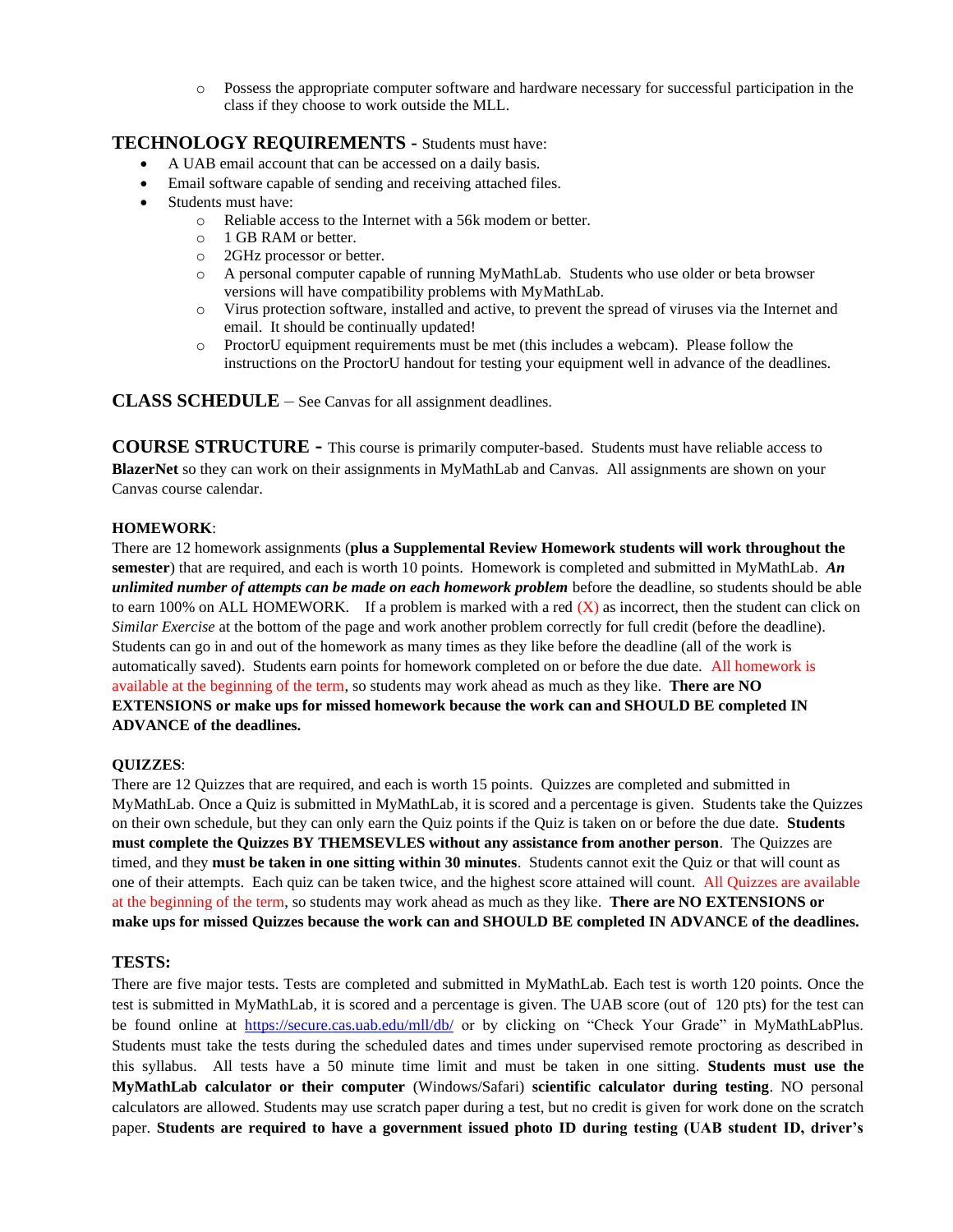**license, etc). Although students take tests with ProctorU, we reserve the right to require a student to retake a test with ProctorU if any testing inconsistencies or questions of academic integrity arise during the testing session or after the review of the recording by the instructor. Students will be responsible for payment of any fees to retake a test. Academic misconduct undermines the purpose of education and can generally be defined as all acts of dishonesty in an academic or related matter and will not be tolerated.**

**Practice Tests** are 5 Reviews (one for each test), and they count as *extra points* towards your total points. Each Review is worth 5 points. Reviews are completed and submitted in MyMathLab. Once a Review for a Test is submitted in MyMathLab, it is scored and a percentage is given. The percentage will be converted to points and will be included in the student's total points. Students take the practice tests on their own schedule. A practice test is due on the same date as the associated test. **Students must complete the Reviews BY THEMSEVLES without any assistance from another person. The practice tests are NOT timed, and students may go in and out of them until they are ready to submit.** Each Review may be taken an unlimited amount of times, and the highest score attained will count.

## **REQUIREMENT for Taking Tests:**

**Students will take the course tests using remote proctoring services through ProctorU**. You will find the information regarding ProctorU on Canvas. Please read the ProctorU handout information carefully before testing. **Students are responsible for the technical requirements needed. The deadline for each test is posted on the course schedule. Do not wait until the test due date to take and/or schedule your test. If you choose to wait until the due date to take your test, you are assuming the risk that some situation may prevent you from taking your test. Power outages, technical issues, and student personal problems are not acceptable reasons for missing a test deadline.**

**\*\* NOTE THAT STUDENTS ARE RESPONSIBLE FOR PROCTORU TESTING FEES THAT ARE NOT COVERED BY UAB eLearning. UAB eLearning will NOT cover late fees or convenience testing fees but may cover regular test fees.** 

**PROBLEMS/Group Discussions (found in the current Module in Canvas) –** There are 6 problems and 6 discussions that will be completed in Canvas over the course of the semester.

**For each discussion: S**tudents are required to participate in a Group Discussion in Canvas (according to the Group Discussion Rules posted on Canvas) to solve a problem. Students will earn 0 or 7 points on each discussion. In general, partial credit is not awarded for partial participation. Students are expected to fully participate in each discussion. It is important that students read the requirements for participating in discussions that is posted in Canvas. Each discussion is open for two days. See your course schedule for details.

**For each Individual Submission Problem**: Students will submit their solutions to a problem in Canvas by the deadline (see Course Schedule). Students can earn up to 8 points on each individually submitted Problem. Partial credit may be given for the individual paper submitted according to the Rubric posted in Canvas. (Students will find that the discussion the week prior to each problem will be helpful in solving the individual submission problems.)

## **There are no extensions or make ups for missed Problems or Discussions. NO late submissions or email submissions are allowed.**

**COURSE GRADES -** Students earn their grade in the course by accumulating points. There is a maximum of 1000 points available. No points are available after the Final Exam is taken, so students should earn as many points as possible throughout the semester by completing all assignments by the deadline. NO late assignments are accepted or allowed, and no adjustments will be made. Note that **FINAL GRADES are awarded by TOTAL POINTS EARNED**, NOT by percentages

All assignment grades will be posted and maintained in the math department database, which can be accessed in by going t[o https://secure.cas.uab.edu/mll/db/.](https://secure.cas.uab.edu/mll/db/) **Homework, Quiz, and Test grades are automatically updated and loaded into the database on a daily basis**.

**See the following tables for point and grade distribution:** 

| <b>Grade Element</b> | Max Pts per | No. of      | <b>Total Points</b> |
|----------------------|-------------|-------------|---------------------|
|                      | Assignment  | Assignments |                     |